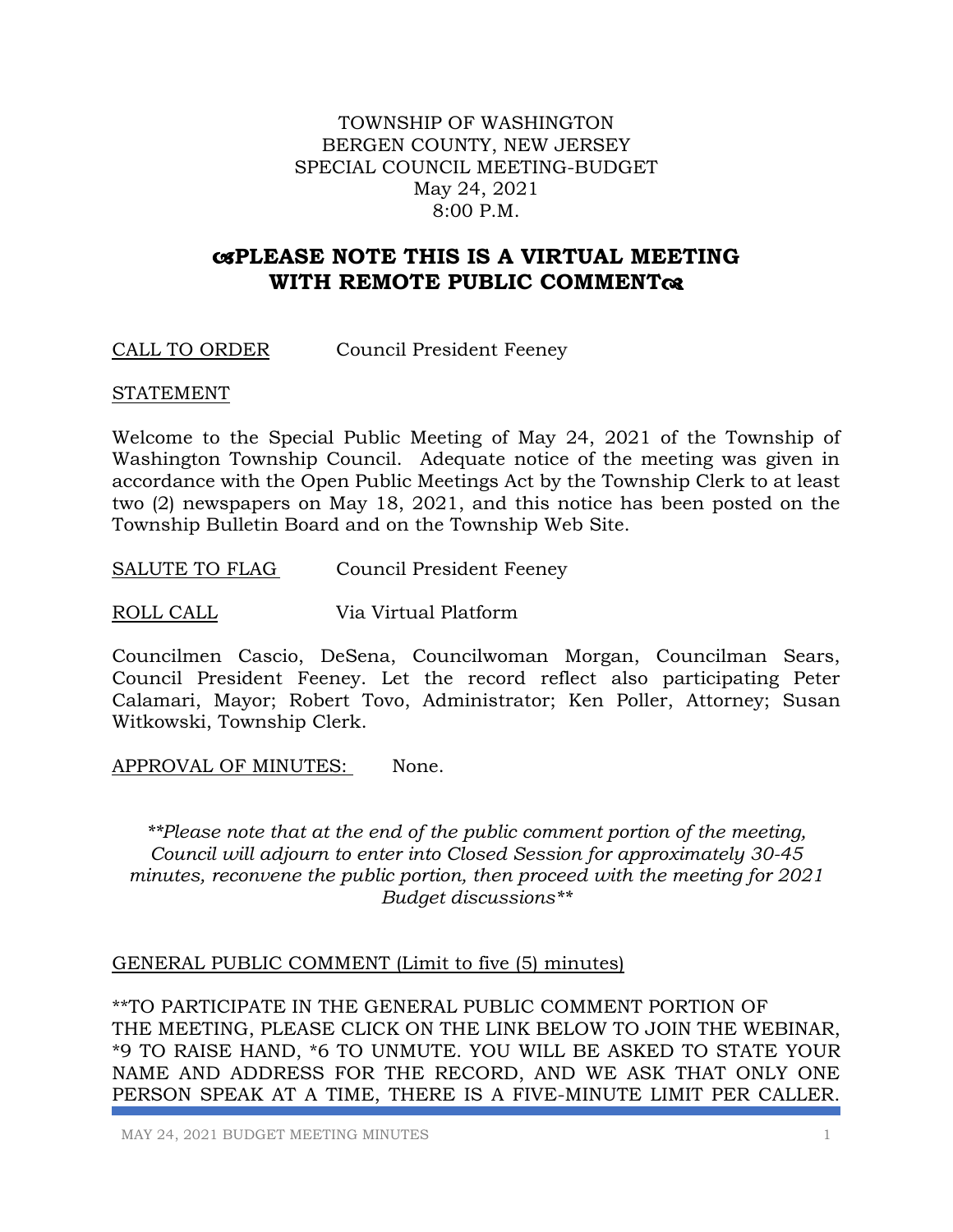PLEASE NOTE THAT THIS IS PUBLIC COMMENT AND COMMENTS BY THE COUNCIL, MAYOR OR ADMINISTRATOR WILL BE AT THE END OF THE PUBLIC COMMENT SECTION. AT THE END, NO MORE CALLS WILL BE ACCEPTED\*\*

A motion was made by Councilman DeSena, seconded by Councilman Sears, to open the Public Comment.

Ayes: Councilmen Cascio, DeSena, Councilwoman Morgan, Councilman Sears, Council President Feeney.

Nays: None.

No calls or comments were received.

A motion was made by Councilman Sears, seconded by Councilwoman Morgan, to close the Public Comment.

Ayes: Councilmen Cascio, DeSena, Councilwoman Morgan, Councilman Sears, Council President Feeney.

Nays: None.

RESOLUTIONS: None.

FOLLOW UP COMMENTS: None.

MAYOR/ADMINISTRTOR COMMENTS: None.

## CLOSED SESSION:

A motion was made by Council President Feeney, seconded by Councilwoman Morgan, on Resolution No. 219.

Ayes: Councilmen Cascio, DeSena, Councilwoman Morgan, Councilman Sears, Council President Feeney.

Nays: None.

Resolution No. 21-219 Personnel, DPW Super, Township Clerk, Code Enforcement, Zoning Officer

WHEREAS, the public is invited to attend all Meetings (whether denoted public or conference sessions) of the Township Council in accordance with its general practice and the Open Public Meetings Act; and

WHEREAS, the Legislature of the State of New Jersey declared that the public has a right to attend all meetings of the public bodies at which any business affecting the public is discussed or acted upon in any way except as set forth in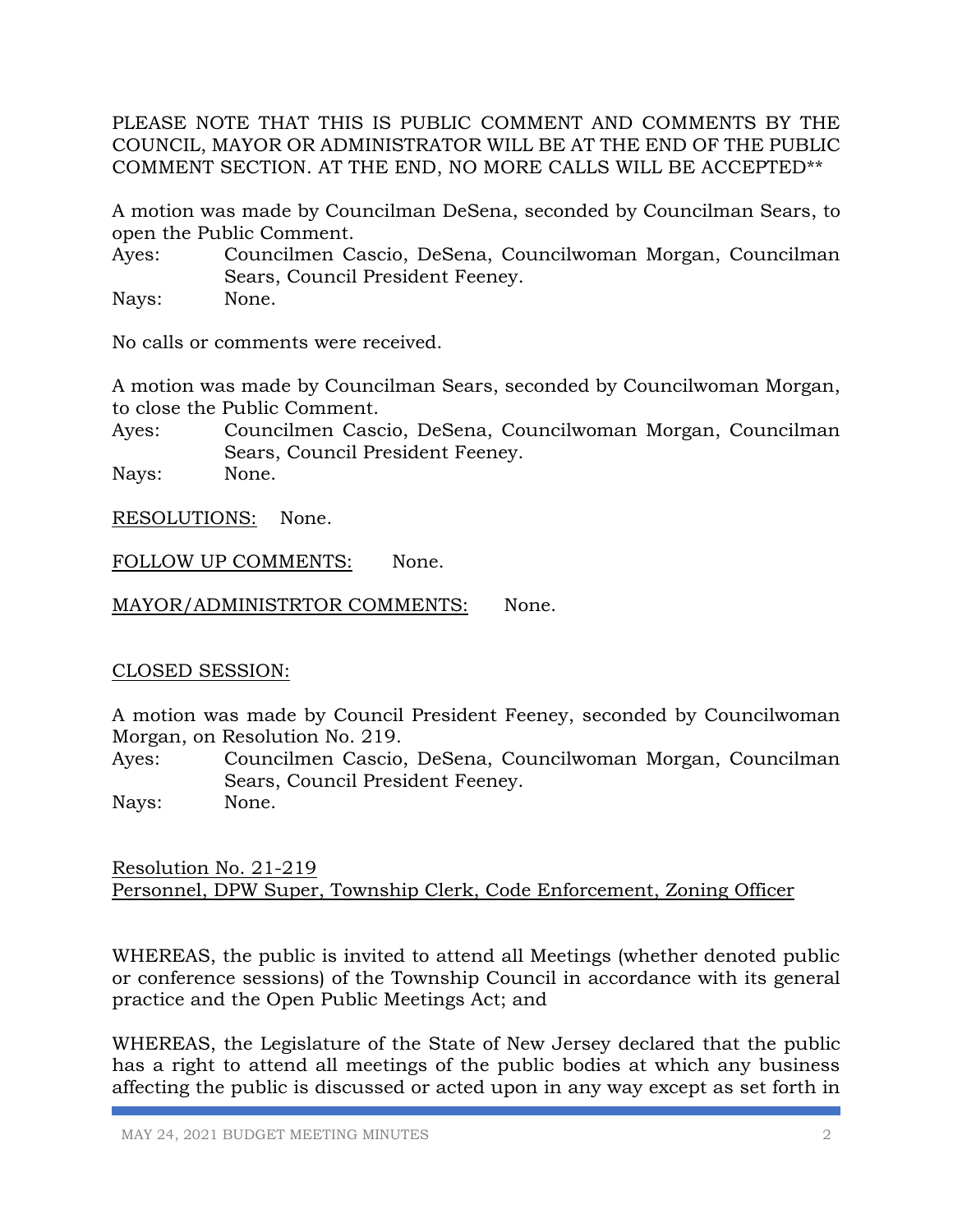the Open Public Meetings Act (N.J.S.A. 10:4-12), which provides for the exclusion of the public from the portion of a meeting at which certain enumerated matters are to be discussed; and

WHEREAS, the Township Council has determined that, because of the nature of the subject matter to be discussed, the public should not be present at that portion of the meeting of the Township Council at which certain specific matters encompassed by N.J.S.A. 10:4-12 are to be discussed;

NOW, THEREFORE, BE IT RESOLVED, by the Township Council of the Township of Washington that, pursuant to the express provisions of the Open Public Meetings Act, the public be excluded from the meeting or portion of the meeting (denoted as an "executive" or "closed" session) in which the following matters are to be discussed:

1. Any matter which, by express provision of federal law or State statute or rule of court shall be rendered confidential or excluded from the provision of subsection of a. of this section.

2. Any matter in which the release of information would impair a right to receive funds from the Government of the United States.

3. Any material the disclosure of which constitutes an unwarranted invasion of individual privacy such as any records, data, reports, recommendation, or other personal material of any educational, training, social service, medical, health, custodial, child protection, rehabilitation, legal defense, welfare, housing, relocation, insurance, and similar program or institution operated by a public body pertaining to any specific individual admitted to or served by such institution or program, including but not limited to information relative to the individual's personal and family circumstances, and any material pertaining to admission, discharge, treatment, progress or condition of any individual, unless the individual concerned (or, in the case of a minor or incompetent, his guardian) shall request in writing that the same be disclosed publicly.

4. Any collective bargaining agreement, or the terms and conditions which are proposed for inclusion in any collective bargaining agreement, including the negotiation of the terms and conditions thereof with employees or representatives of employees of the public body.

5. Any matter involving the purchase, lease or acquisition of real property with public funds, the setting of banking rates or investment of public funds, where it could adversely affect the public interest if discussion of such matters were disclosed.

6. Any tactics and techniques utilized in protecting the safety and property of the public provided that their disclosure could impair such protection. Any investigations of violations or possible violations of the law.

7. Any pending or anticipated litigation or contract negotiation other than in subsection b. (4) of N.J.S.A. 10:4-12, herein in which the public body is, or may become a party. Any matters falling within the attorney-client privilege,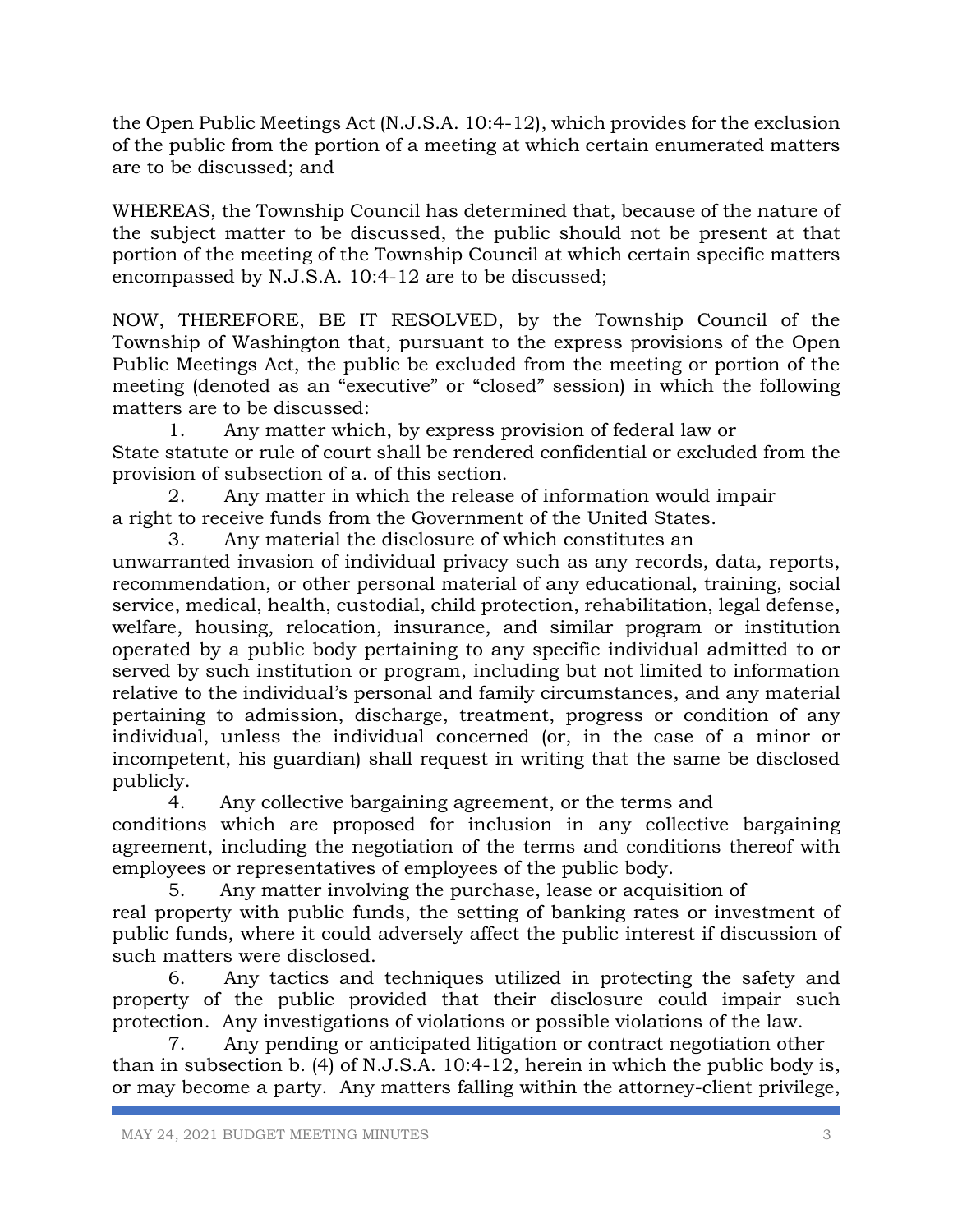to the extent that confidentiality is required in order for the attorney to exercise his ethical duties as a lawyer**.**

8. Any matter involving the employment, appointment, termination of employment, terms and conditions of employment, evaluation of the performance of, promotion or disciplining of any specific prospective public officer or employee or current public officer or employee employed or appointed by the public body, unless all the individual employees or appointees whose rights could be adversely affected request in writing that such matter or matters by discussed at a public meeting. **DPW Super, Township Clerk, Code Enforcement, Zoning Officer**

9. Any deliberations of a public body occurring after a public hearing that may result in the imposition of a specific civil penalty upon the responding party or the suspension or loss of a license or permit belonging to the responding party as a result of an act or omission for which the responding party bears responsibility.

BE IT FURTHER RESOLVED, that it is not possible as yet to fix the time when or the circumstances under which the discussion conducted in Closed Session can be disclosed to the public. It is anticipated that the subject matter under discussion will be made public when finalized.

BE IT FURTHER RESOLVED, that notice is hereby given that the Township Council may find it necessary to take action at the conclusion of the executive/closed session; that such action if taken, will occur in open session; that you are invited to stay in the Municipal Building during the executive/closed session; that the doors to the Council chambers will be opened and an announcement will be made if the Township Council will be going into open session; and you may be present during such open session.

XX The Township Council anticipates that an open session will be necessary**.**

 The Township Council anticipates that an open session will not be necessary**.**

*Time noted: 8:13 p.m.* 

## RECONVENE PUBLIC PORTION OF THE MEETING

*Time noted: 9:56 p.m.* 

A motion was made by Council President Feeney, seconded by Councilwoman Morgan, to reconvene Public Portion of the meeting.

Ayes: Councilmen Cascio, DeSena, Councilwoman Morgan, Councilman Sears, Council President Feeney.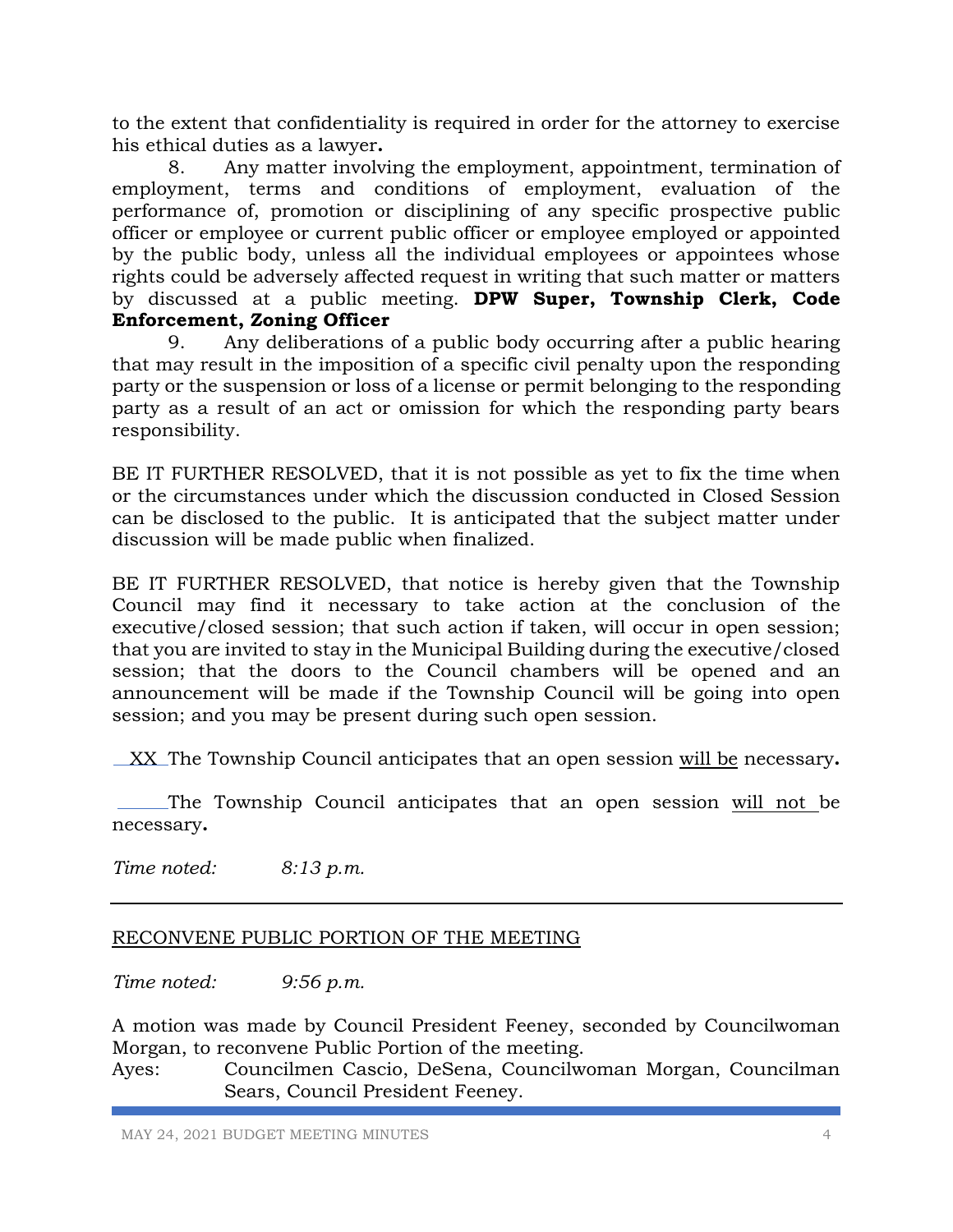Nays: None.

DISCUSSION:

2021 BUDGET

Page 6

Township Clerk 1-01-20-120-110

A motion was made by Council President Feeney, seconded by Councilwoman Morgan, Township Clerk.

Ayes: Councilman DeSena, Councilwoman Morgan, Councilman Sears, Council President Feeney.

Nays: Councilman Cascio.

Township Clerk

1-01-20-120-110

| 101201201    |                         |                 |
|--------------|-------------------------|-----------------|
| REC \$83,915 | <b>INCREASE \$5,585</b> | BUDGET \$89,500 |

Page 40 DMF Superintendent 1-01-26-290-190

A motion was made by Councilman DeSena, seconded by Council President Feeney, DMF Superintendent.

Ayes: Councilman DeSena, Councilwoman Morgan, Councilman Sears, Council President Feeney.

Nays: Councilman Cascio.

## DMF Superintendent

1-01-26-290-190

| REC \$88,000                              | NO CHANGE | BUDGET \$88,000 |
|-------------------------------------------|-----------|-----------------|
| *Note: Promotion to Super/No OT allowable |           |                 |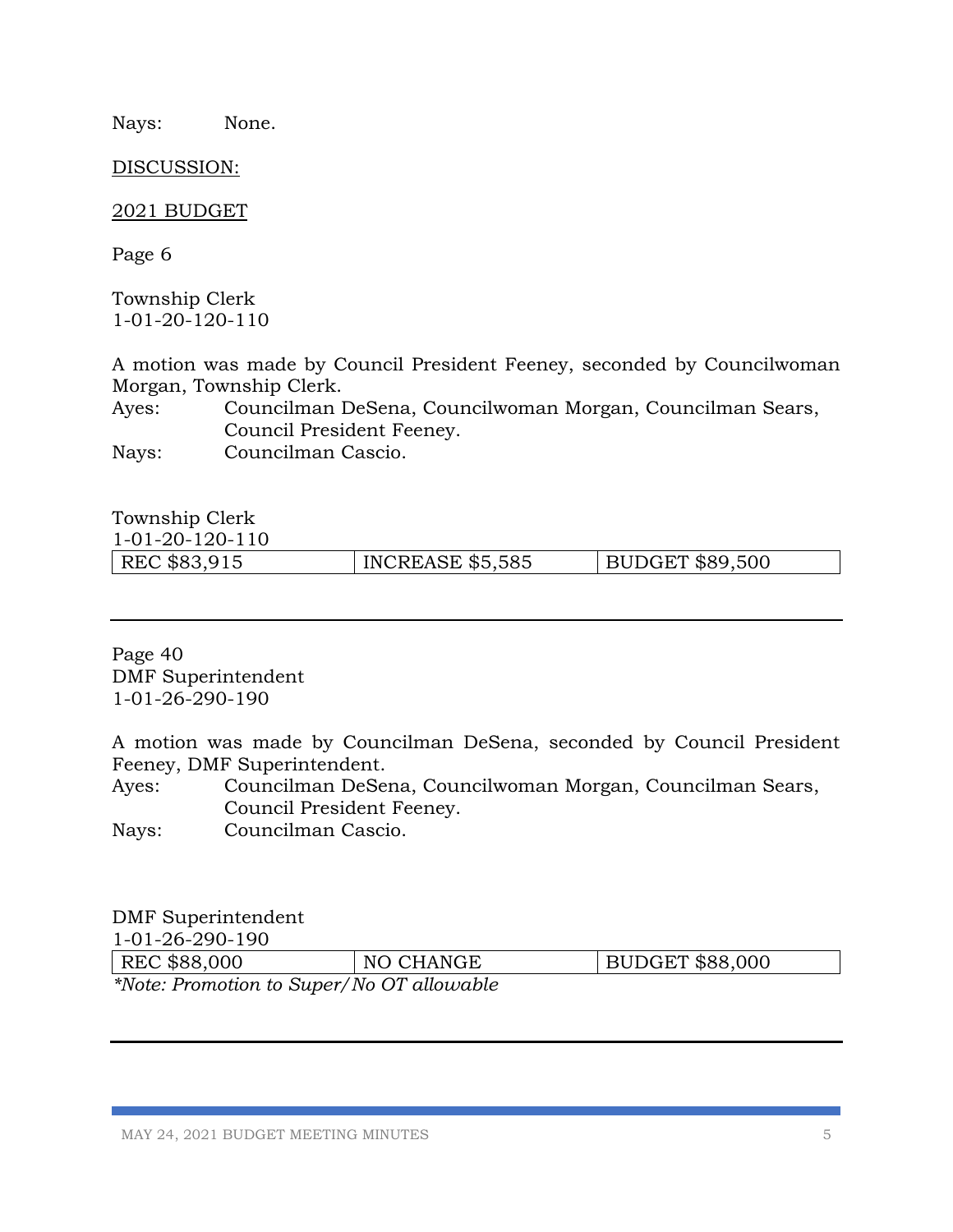Page 22

Zoning Officer 1-01-21-185-120

A motion was made by Councilman Sears, seconded by Council President Feeney, Zoning Officer.

Ayes: Councilman Cascio, Councilman Sears, Council President Feeney. Nays: Councilman DeSena, Councilwoman Morgan.

Zoning Officer

| 1-01-21-185-120  |           |                 |
|------------------|-----------|-----------------|
| REC \$25,375     | NO CHANGE | BUDGET \$25,375 |
| *Stays the same. |           |                 |

Zoning Officer – Code Enforcement Official 1-01-21-185-130

A motion was made by Council President Feeney, seconded by Councilman DeSena, Zoning Officer, Code Enforcement Official.

Ayes: Councilmen DeSena, Cascio, Councilwoman Morgan, Council President Feeney.

Nays: None.

Abstain: Councilman Sears.

Zoning Officer – Code Enforcement Official

1-01-21-185-130

| REC \$25,375 | DECREASE \$15,375 | BUDGET \$10,000 |
|--------------|-------------------|-----------------|
|--------------|-------------------|-----------------|

Page 1

Administrative Secretary 1-01-20-100-120

A motion was made by Council President Feeney, seconded by Councilman Sears, Administrative Secretary, \$48,000.

Ayes: Councilwoman Morgan, Councilman Sears, Council President Feeney.

Nays: Councilmen Cascio, DeSena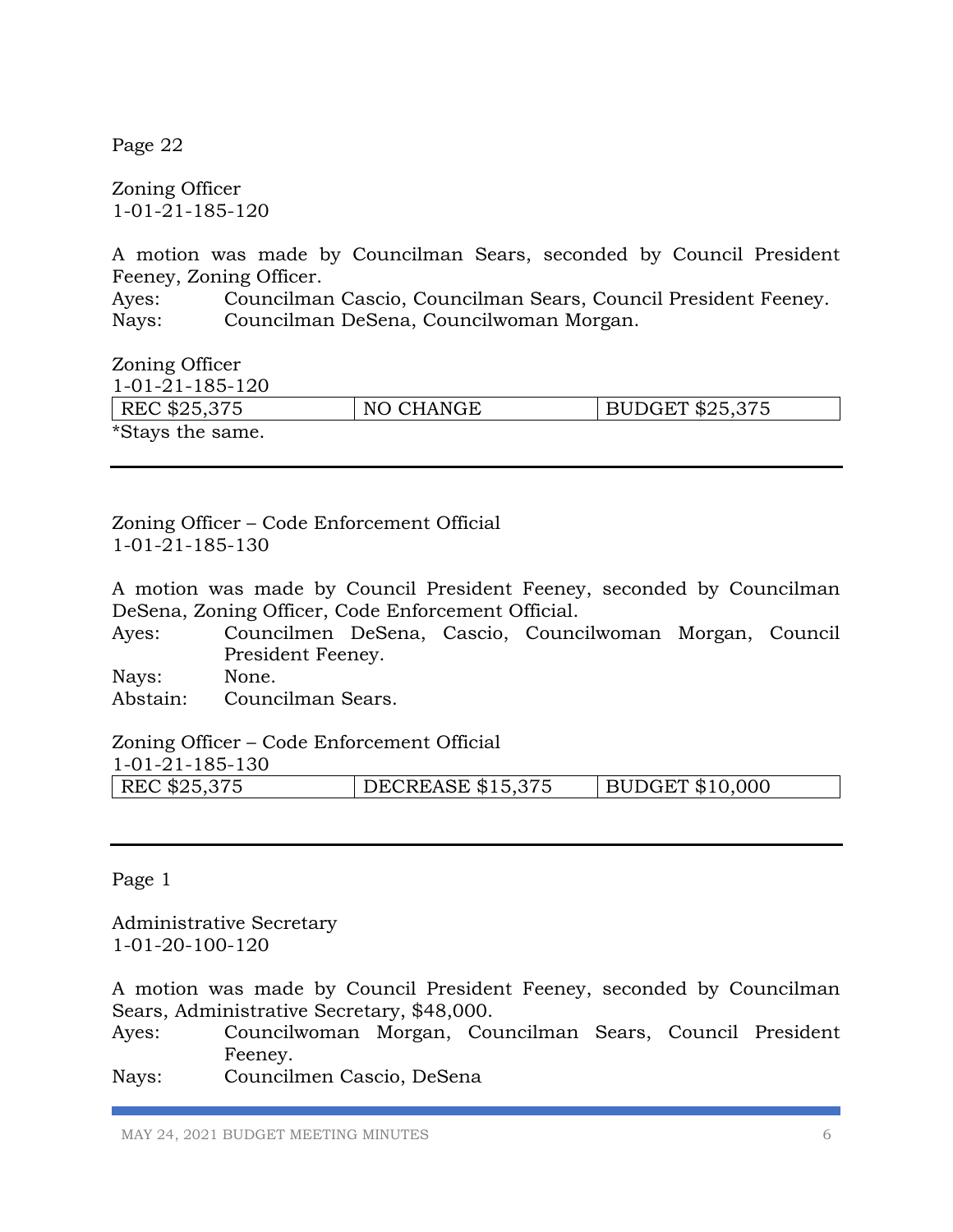Page 27

Police – Salaries Other than Chief 1-01-25-240-110

Council President Feeney stated she would like to make a motion to reduce the line item by \$50,000. Councilman DeSena stated we voted on that already, he motioned for \$2,671,000. Council President Feeney stated that is not in her notes, she would like to make a motion to bring it down to \$2,671,000. Councilwoman Morgan stated she seconds. Councilman DeSena stated \$2,721,000 was approved, it was not changed, it stayed, it was a tie, so it stays. Council President Feeney stated more information was requested, the Chief stated he would like to agree to reduce it by \$50,000. Councilman Cascio asked how does this work, do we have to go line by line again. Attorney Poller stated you can take the vote again. Councilwoman Morgan asked are we getting opposition to saving \$50,000? (inaudible) Council President Feeney stated this was recommended by the Department Head, based on her notes, the Department Head had asked for it, she thought it is a positive thing to do to save the taxpayers \$50,000. Councilman Cascio stated but it has already been voted on and passed, we wanted to lower it, he thinks this is disingenuous of Council President Feeney. Councilwoman Morgan asked for a vote. Council President Feeney stated Councilman Cascio should go back and look at the meeting, not assume that is what happened. Councilman DeSena stated he made the motion for \$2,671,000, the vote resulted in a tie, 2-2. Council President Feeney stated if Council doesn't want to save \$50,000 so be it. Councilwoman Morgan stated we were told by the Department Head that he did not need all of this money, so we are reducing it by \$50,000. Council President Feeney stated this was recommended by the Department's Head conversation, it has nothing to do with anything other than Chief Skinner stating he would like to reduce this line item by \$50,000. Councilman DeSena stated we voted on this line item, he has no objection to saving the taxpayers \$50,000, a motion was made it was tied 2-2, Council President Feeney stated it stayed at \$2,721,000. Councilwoman Morgan stated she doesn't think the taxpayers cares who introduced it, just that we are saving \$50,000, let us keep it moving. Councilman DeSena stated we already asked for this. (inaudible) Councilman Cascio stated this can be lowered even more. Councilwoman Morgan stated it wasn't from us recommending it, it is from Chief Skinner. Councilman Cascio stated he feels it could be cut more than the \$50,000. Councilwoman Morgan stated it should be Chief Skinner that takes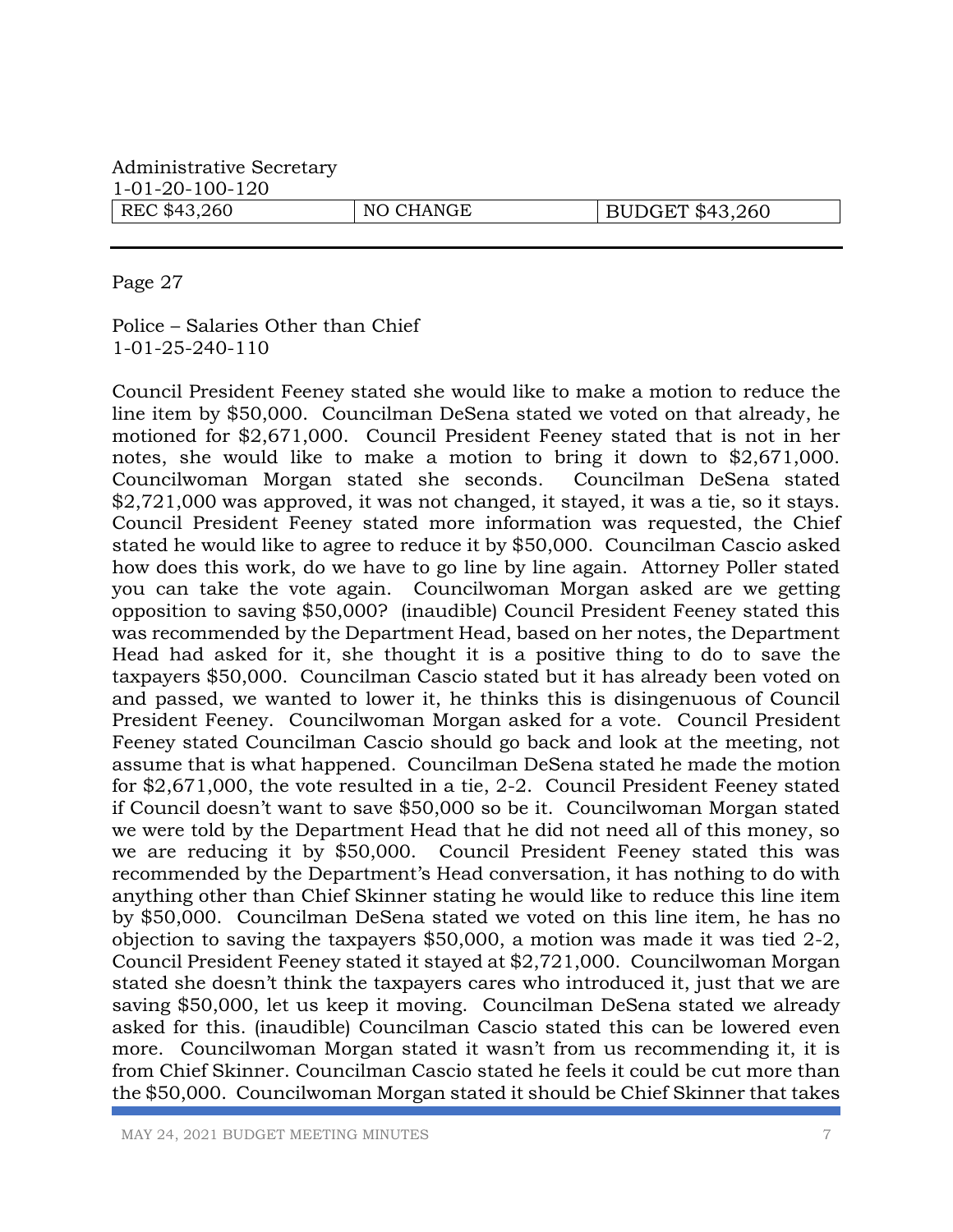the credit, not Council. Councilman Cascio stated no one cares, he wants to get this budget down as low as possible, not double tax the residents, we can probably bring this down even more. Council President Feeney stated this is based on the recommendation of the Department Head, not anyone from the Council.

A motion was made by Council President Feeney, seconded by Councilwoman Morgan, Police – Salaries other than Chief.

Ayes: Councilmen Cascio, DeSena, Councilwoman Morgan, Councilman Sears, Council President Feeney.

Nays: None.

Police – Salaries Other than Chief 1-01-25-240-110

| REC \$2,721,000                         | DECREASE \$50,000 | BUDGET $$2,671,000$ |
|-----------------------------------------|-------------------|---------------------|
| *Decrease recommended by Chief Skinner. |                   |                     |

A conversation followed on Director Salaries, which are by Code, Council agreed.

Page 20

Meeting Fee Schedules

Planning Dept. – Secretary Meeting Fees 1-01-21-180-120

Councilman DeSena asked does the Board Secretary take time off during the day when she has a nighttime meeting, or does that person work a whole day and then charge \$125 meeting fee? Administrator Tovo stated depending on the day, there are days when they work straight through, days when they have to come back for that meeting, those are additional hours. Councilman DeSena stated he is asking if there is a meeting that night, does that person leave early that day to compensate themselves for the meeting or do they work a full seven-hour day, then come back for \$125 per meeting? Administrator Tovo replied they do not leave early to accommodate the hours for the meeting. Councilman DeSena thanked Administrator Tovo.

Planning Dept. – Secretary Meeting Fees 1-01-21-180-120